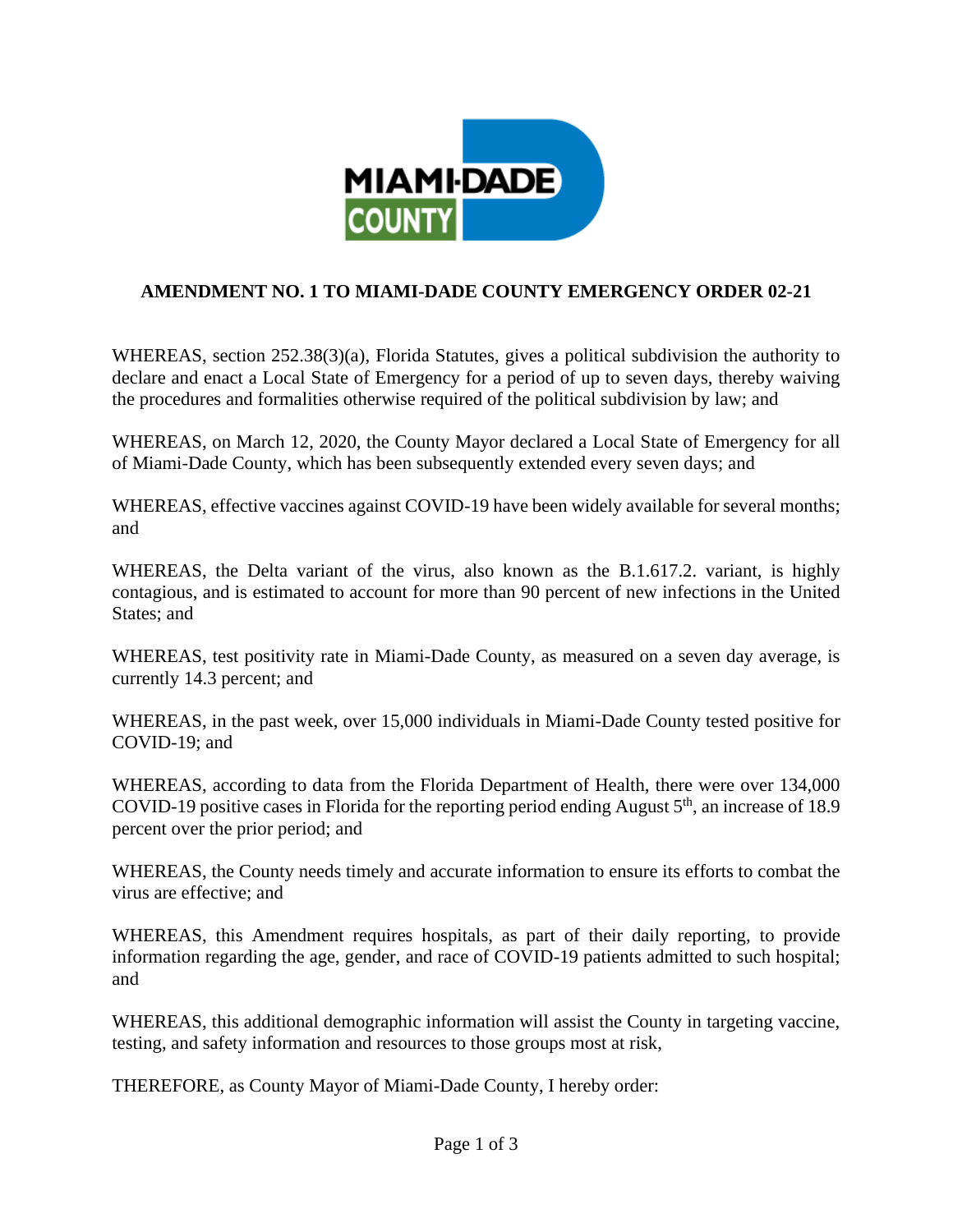- A. Emergency Order 02-21 is hereby amended and restated as follows:
- 1. Commencing on July 30, 2021, each hospital shall report to the Miami-Dade COVID-19 Reporting Hub once a day, by 10:00 a.m., the following information to the County: (1) current staffed inventory of General Acute Care beds (does not include OB, pediatric or specialty/rehab); (2) current staffed inventory of Intensive Care Unit (ICU) beds; (3) total number of unused beds at the hospital which could be converted to be used as ICU beds; (4) total number of beds that can be converted to General Acute Care beds; (5) total number of ventilators in hospital inventory; (6) total number of ventilators in use for all patients (including patients not admitted for COVID-19); (7) total COVID-19 positive patients admitted; (8) total COVID-19 positive patients in ICU beds; (9) total COVID-19 positive patients in non-ICU beds; (10) total COVID-19 positive patients currently on a ventilator, (11) new COVID-19 positive patients admitted since the prior day's reporting; (12) COVID-19 positive patients discharged since the prior day's reporting; (13) if available, the number of COVID-19 positive patients admitted who had been fully vaccinated (two weeks post final dose); (14) if available, the number of COVID-19 positive patients admitted who were unvaccinated or not yet fully vaccinated (two weeks post final dose); and (15) the age, gender, and race of each COVID-19 positive patient admitted that day.
- $2.$ Each hospital shall be responsible for providing the above information solely with respect to its physical campus. No hospital shall transmit any individually identifiable patient health information which may not be disclosed pursuant to federal or state law. If a hospital believes that all or some of this information is trade secret, as defined in Florida Statutes, the hospital shall expressly indicate this when it transmits this information.
- B. This order shall be effective as of 1:00 p.m., August 13, 2021.
- C. This order shall expire upon the expiration of the existing Miami-Dade County of Local State of Emergency, provided however that if the Local State of Emergency is extended. this order shall also be deemed to extend for the duration of such extension. This order may be cancelled earlier by action of the County Mayor.
- D. This order shall be provided to all appropriate media consistent with the requirements of section 8B-7(2)(n) of the Code of Miami-Dade County, to all hospitals within Miami-Dade County, and to the Board of County Commissioners consistent with the requirements of section  $8B-7(3)$ .

Enacted: Signed: **COUNTY MAYOR** Time:  $9 : 09$  AM Date:  $\chi$ / Witness:

Page 2 of 3